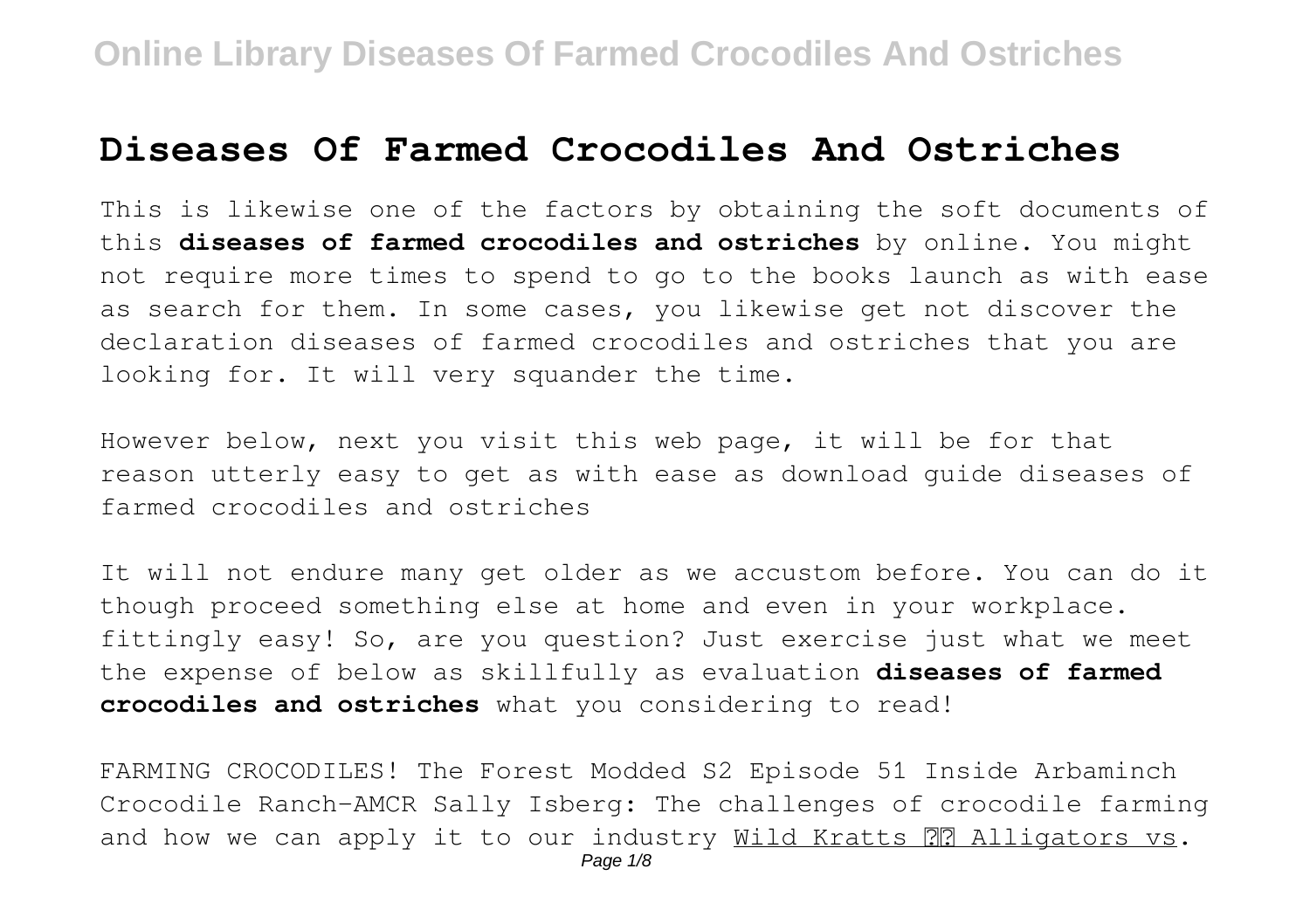Crocodiles! | Kids Videos Crocodile Farming - CrittaCam Farming Crocodiles 101 | Crocodile Creek Trailer Crocodile Catches Cheetah 14000 Nile Crocodiles On One Farm ( Croc Capture ) Crocodiles are farmed to make leather accessories

Fallout 76 - Backpack Quest Guide \u0026 The FAST Way To Get Backpack Mods (With Timestamps) OIR Test And Best Books For SSB | SSB Interview Screening | SSB Preparation by Arpit Chaudhary Crocodile farming in Australia | World Baboons Steal \u0026 Groom 2 Leopard Cubs Ethiopia ArbaMinch Crocodile Farm

Some Amazing Cloth with Life Hacks DIY 1 KG weight Loss With In 1 Day Now Simple*CROC ATTACK - Don't Go Fishing In Flood Waters* **Brooks Brothers Alligator Farm.mov Hatching baby crocodiles from eggs in Darwin, Australia** *Malcolm Douglas Crocodile Park, Broome, Western Australia* Crocodile Attacks a Leopard Trying To Steal Its Food Businesswoman Ditches Career For Giant Gators | BEAST BUDDIES How to make crocodile handbag Catching Baby Crocodiles! **Why are fashion houses buying up crocodile farms? BBC News** *Are Crocodilians OP?* **What actually happens in croc farms December 13, 2020 Sermon - Eddie Cloer - Why Do The Righteous Suffer?** REGION 7: AFRICA SOUTH OF THE SAHARA (IBM537) Over the Wall Christianity 12-13-20 Sunday AM **Crocodile Alligator Song | + More Nursery Rhymes \u0026 Kids Songs - CoComelon** Diseases Of Farmed Crocodiles And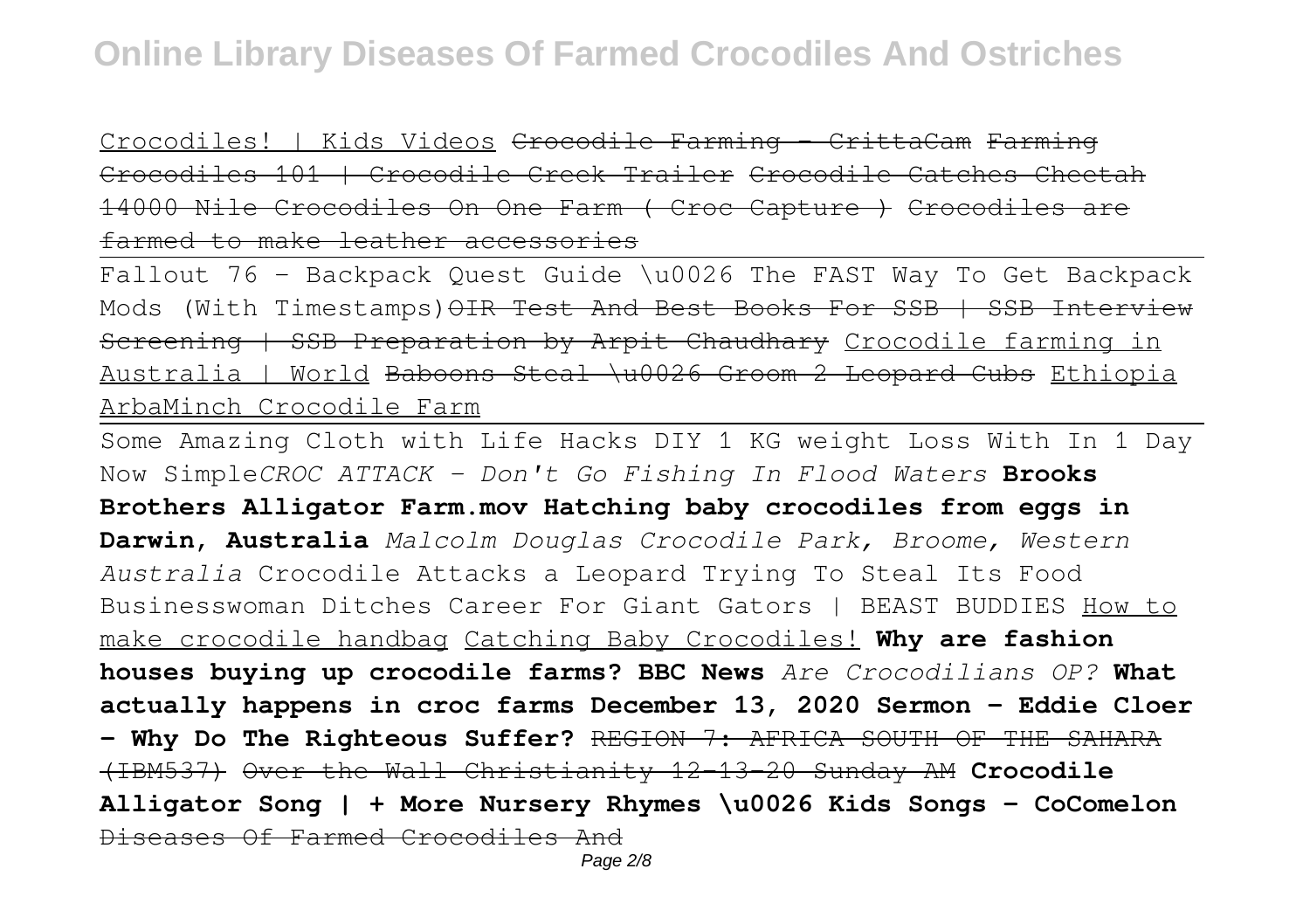Mycobacteriosis in farmed crocodiles is caused by environmental mycobacteria and facultative pathogens.

#### Diseases of farmed crocodiles and ostriches

Alligators and Crocodiles\*. Animals. Animals, Domestic. Bird Diseases / epidemiology\*. Communicable Diseases / epidemiology. Communicable Diseases / veterinary\*.

#### Diseases of farmed crocodiles and ostriches

In March 2019, a crocodile farm in Southern Province, Zambia, reported that some yearlings had exhibited clinical signs including anorexia, weakness, swimming in circles, bloody diarrhea, and scoliosis and were euthanized.

#### West Nile Virus in Farmed Crocodiles, Zambia, 2019 ...

Crocodile and caiman pox, adenoviral hepatitis, mycoplasmosis, chlamydiosis and coccidiosis are crocodile-specific infections with reservoirs in wild populations and adult wild-caught breeding stock. Other important conditions are salmonellosis, non-specific septicaemia, trichinellosis, the nutritional diseases osteomalacia, fat necrosis and gout, as well as winter sores.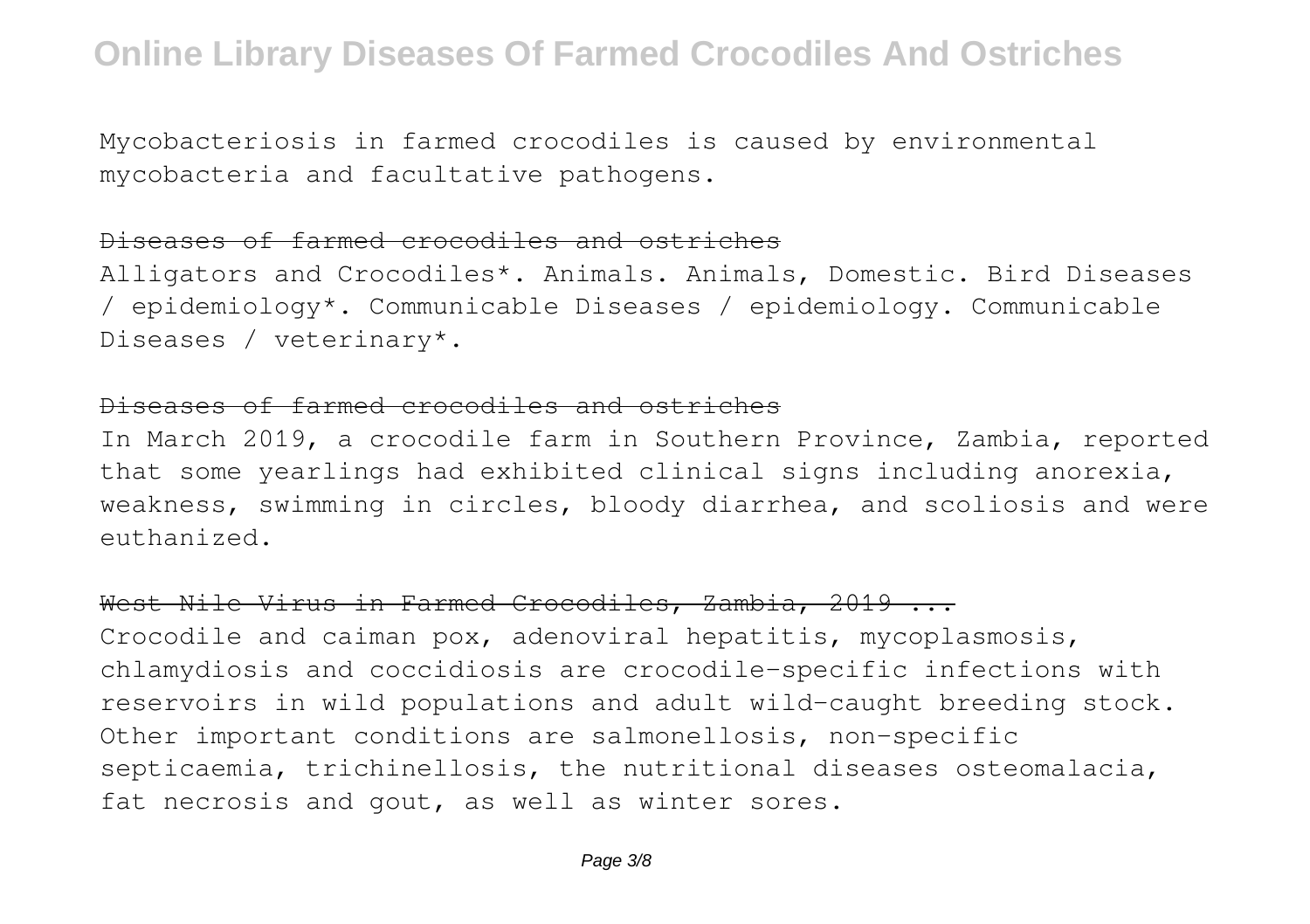Diseases of farmed crocodiles and ostriches. | Semantic ... Crocodile and caiman pox, adenoviral hepatitis, mycoplasmosis, chlamydiosis and coccidiosis are crocodile-specific...

#### Diseases of farmed crocodiles and ostriches

We detected West Nile virus (WNV) nucleic acid in crocodiles (Crocodylus niloticus) in Zambia.

(PDF) West Nile Virus in Farmed Crocodiles, Zambia, 2019 The control of pathogens that target crocodilian skin is essential to the long-term success and sustainability of intensive farming operations worldwide. To understand …

Dermatological Conditions of Farmed Crocodilians: A Review ... A difference in the presence and prevalence of disease between the initial establishment phase of Northern Territory crocodile farms (1984–87) and currently (1988–91) was apparent; parasitic infections are now relatively infrequent and bacterial septicaemias and mycoses less common as a result of some provision of artificial heating for juveniles.

Disease‐husbandry associations in farmed crocodiles in ...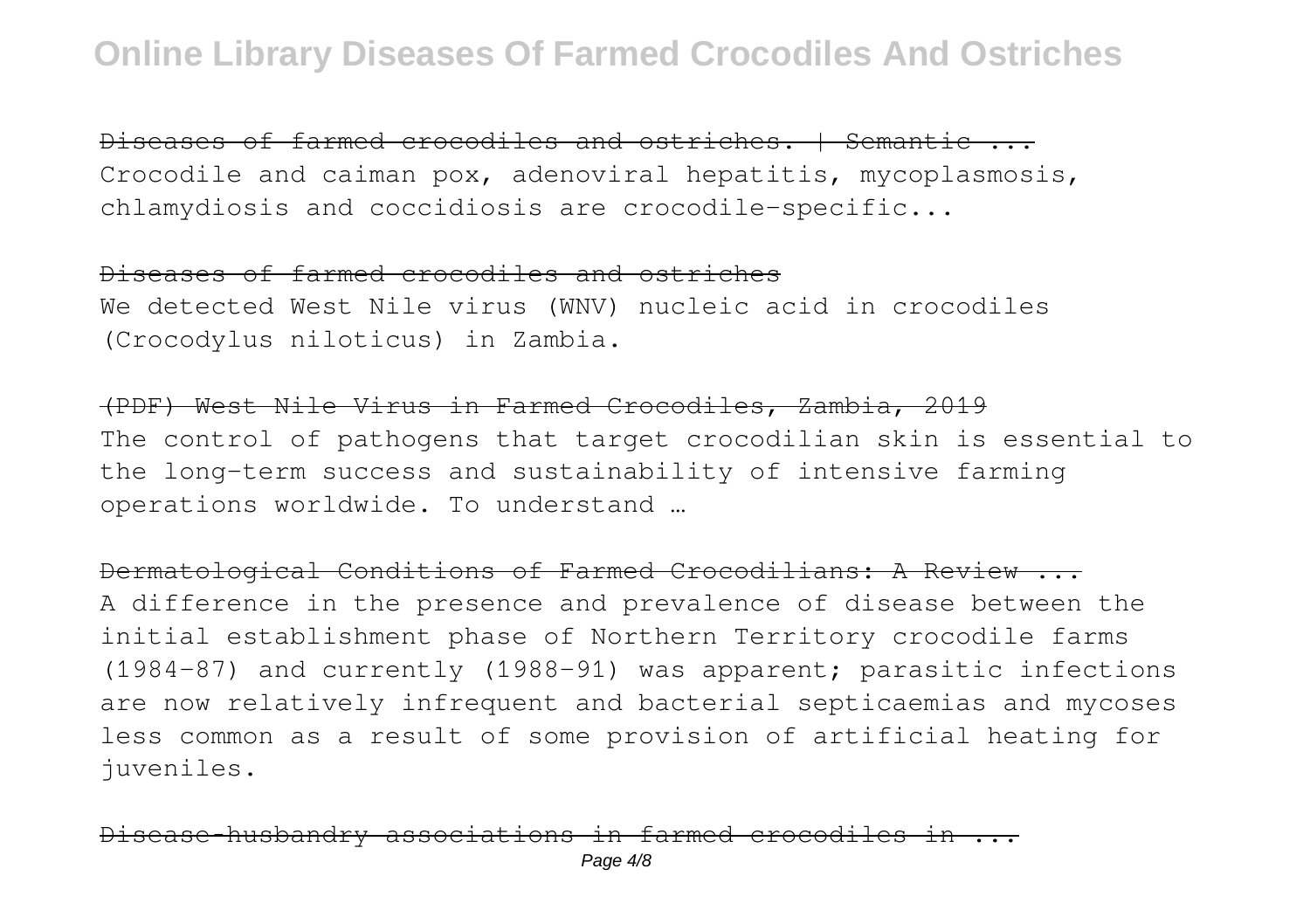This study concludes that 'brown spot' disease is the most prevalent and probably the most important skin disease in farmed crocodiles in Australia.

#### Studies on skin diseases of crocodiles - ResearchOnline@JCU

Welfare concerns include the threat of crocodilian diseases such as caiman pox, adenoviral Hepatitis, mycoplasmosis, and chlamydiosis.

#### Crocodile farm - Wikipedia

Crocodiles. 24.05.17. The Australian crocodile industry began commercial production in the late 1970's. The majority of crocodile skins produced for trade in Australia and internationally are from farm-raised stock making farming critical to the global crocodile industry.

#### Crocodiles | AgriFutures Australia

Our study confirmed WNV infection in farmed crocodiles in Africa. Clinical signs and pathological changes in multiple organs correlated with those de - scribed for WNV infection in farmed American alligators in the United States (4). The source of the WNV in the outbreak remains unresolved. WNV might have been circulating on the farm because the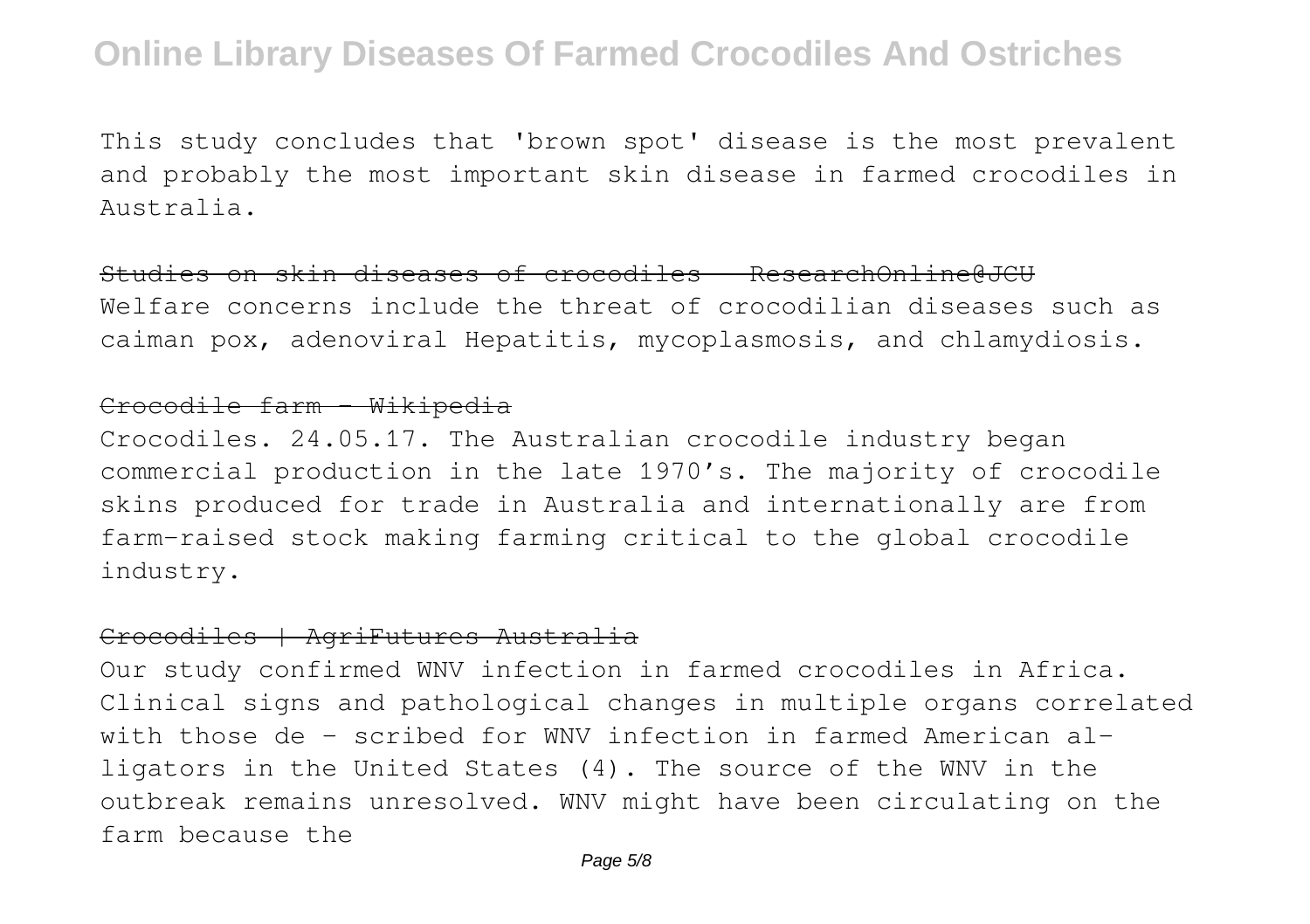#### References West Nile Virus in Farmed Crocodiles, Zambia, 2019

Unhygienic conditions and the spread of disease through being fed dead animals ('fallen stock') from other farms, are other sources of disease. Crocodile pox, caused by the parapoxvirus, causes lesions on the crocodile's body.

#### Crocodiles | Viva! - The Vegan Charity

Diagnostic investigation of new disease syndromes in farmed Australian saltwater crocodiles (Crocodylus porosus) reveals associations with herpesviral infection - Catherine M. Shilton, Ian V. Jerrett, Steven Davis, Susan Walsh, Suresh Benedict, Sally R. Isberg, Grahame J. W. Webb, Charlie Manolis, Timothy H. Hyndman, David Phalen, Gregory P. Brown, Lorna Melville, 2016

#### Diagnostic investigation of new disease syndromes in ...

One chapter is devoted to important aspects of crocodile farming, namely nutrition, incubation of eggs, rearing, breeding, slaughter and welfare. Subsequent chapters cover transmissible, nontransmissible and organ diseases, and diseases of eggs and hatchlings.

# Biology, Husbandry and Diseases / Edition 1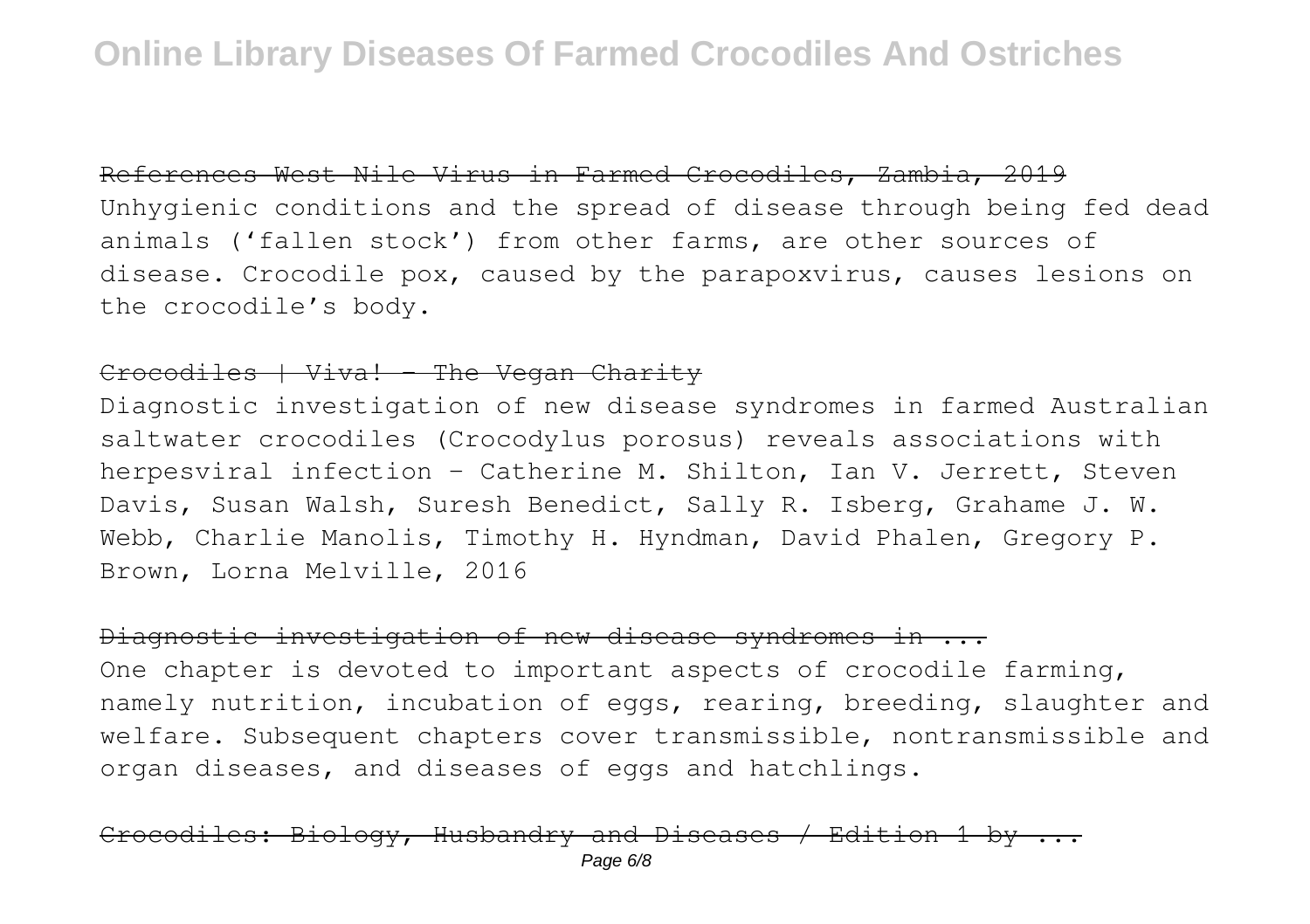Clinical Signs. Poxvirus infection in crocodiles is associated with high morbidity, but low mortality. Affected animals develop skin lesions characterized by round grayish-white to brown lesions and either superficial or depressed foci that can coalesce to form large lesions.

Nile Crocodile - an overview | ScienceDirect Topics

The most frequently identified serovars were Typhimurium (seven), Tsevie (six), Duval (six), Schwerin (six), Tinda (six), and Tallahassee (six). On two commercial crocodile breeding farms that had experienced ongoing problems for about two years, many isolates of Salmonella were made.

Salmonella isolated from crocodiles and other reptiles ... Extremely poor growth of some individuals within a birth cohort (runting) is a significant problem in crocodile farming. We conducted a pathological investigation to determine if infectious disease is associated with runting in farmed saltwater crocodiles (Crocodylus porosus) and to look for evidence of other etiologies. In each of 2005 and 2007, 10 normal and 10 runt crocodiles, with an average age of 5.5 months and reared under identical conditions, were sampled.